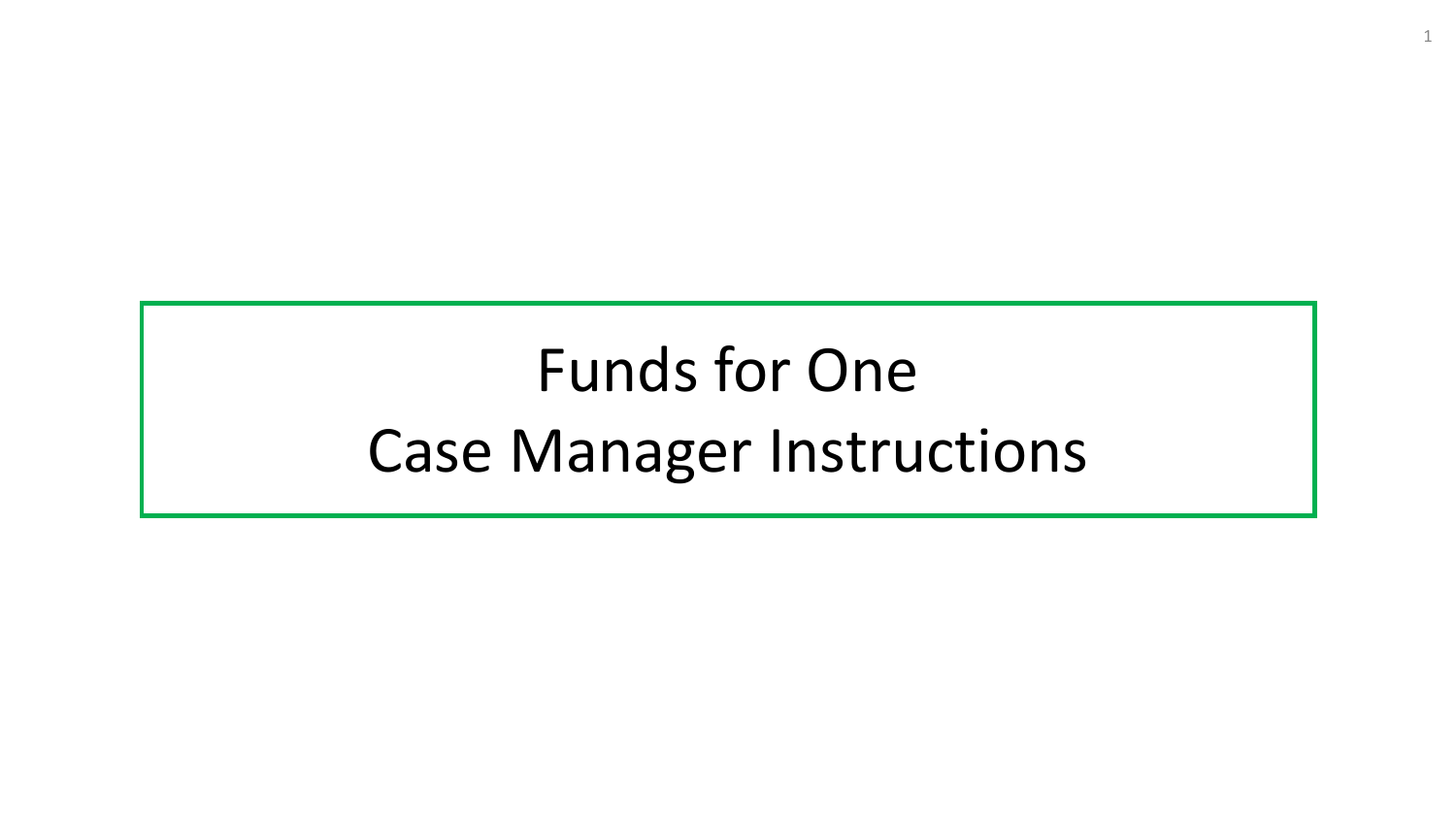If this is your first time using our online application system (launched 10/12/2020), please click "Create New Account" to register.

## A A.V. Hunter Trust, Inc.

## Logon Page

| Email Address* |                       |  |  |
|----------------|-----------------------|--|--|
|                |                       |  |  |
| Password*      |                       |  |  |
|                |                       |  |  |
| Log On         | Create New Account    |  |  |
|                | Forgot your Password? |  |  |

Welcome to the A. V. Hunter Trust - Funds for One Program.

New Users: Please click on "Create New Account" to complete the registration process and create your logon credentials.

Existing Users: Please enter your credentials and log in. If you forgot your password, please use the "Forgot your Password?" link to the left to reset your password.

Not Sure? If you think you have already registered in the system, do not create a new account. Please contact our Program Officer Kary Cramer at karycramer@avhuntertrust.org for your username.

 $\overline{2}$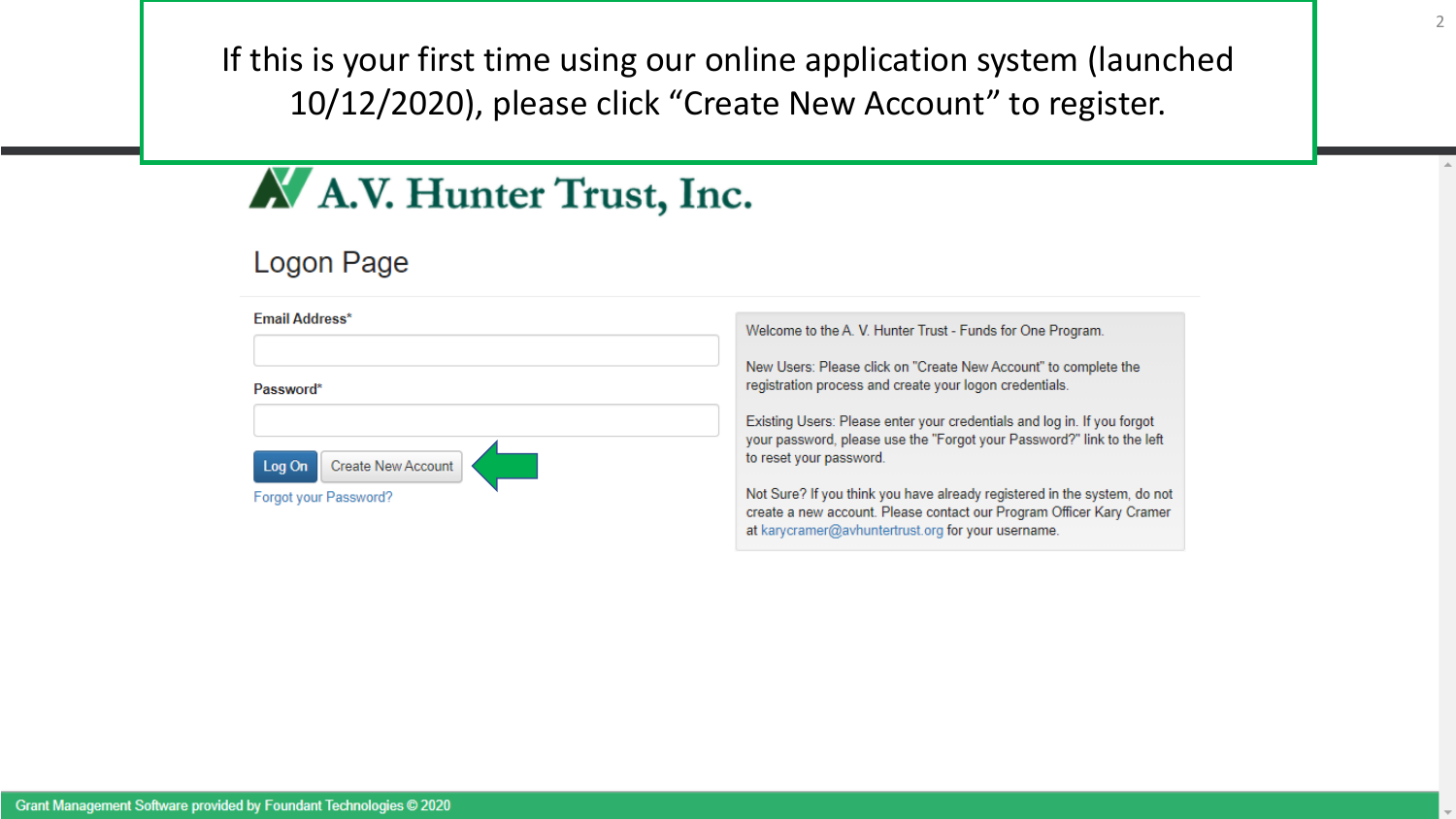## Complete all required fields marked with an asterisk\*.

**Cancel Account Creation** 

#### **Create New Account**

If you already have an Account, click the 'Cancel Account Creation' button to go to the Logon page

Using the browser's back button will delete your registration information.

(f) This registration process has multiple steps you must complete before you can apply.

Fields with an asterisk (\*) are required.

| User Information                      |                                |
|---------------------------------------|--------------------------------|
| Prefix (Mr, Mrs, Ms, etc.)*           | <b>First Name*</b>             |
|                                       |                                |
| <b>Middle Name</b>                    | Last Name*                     |
|                                       |                                |
| Suffix (Sr, Jr, III, etc.)            | <b>Agency Name*</b>            |
|                                       | <b>Agency Name*</b>            |
| Email / Username*                     | Email / Username Confirmation* |
| $\quad \  \  \, \boxdot$              | $\quad \  \  \, \boxdot$       |
| Telephone Number (###-###-#### x###)* | Mobile Number (###-###-####)   |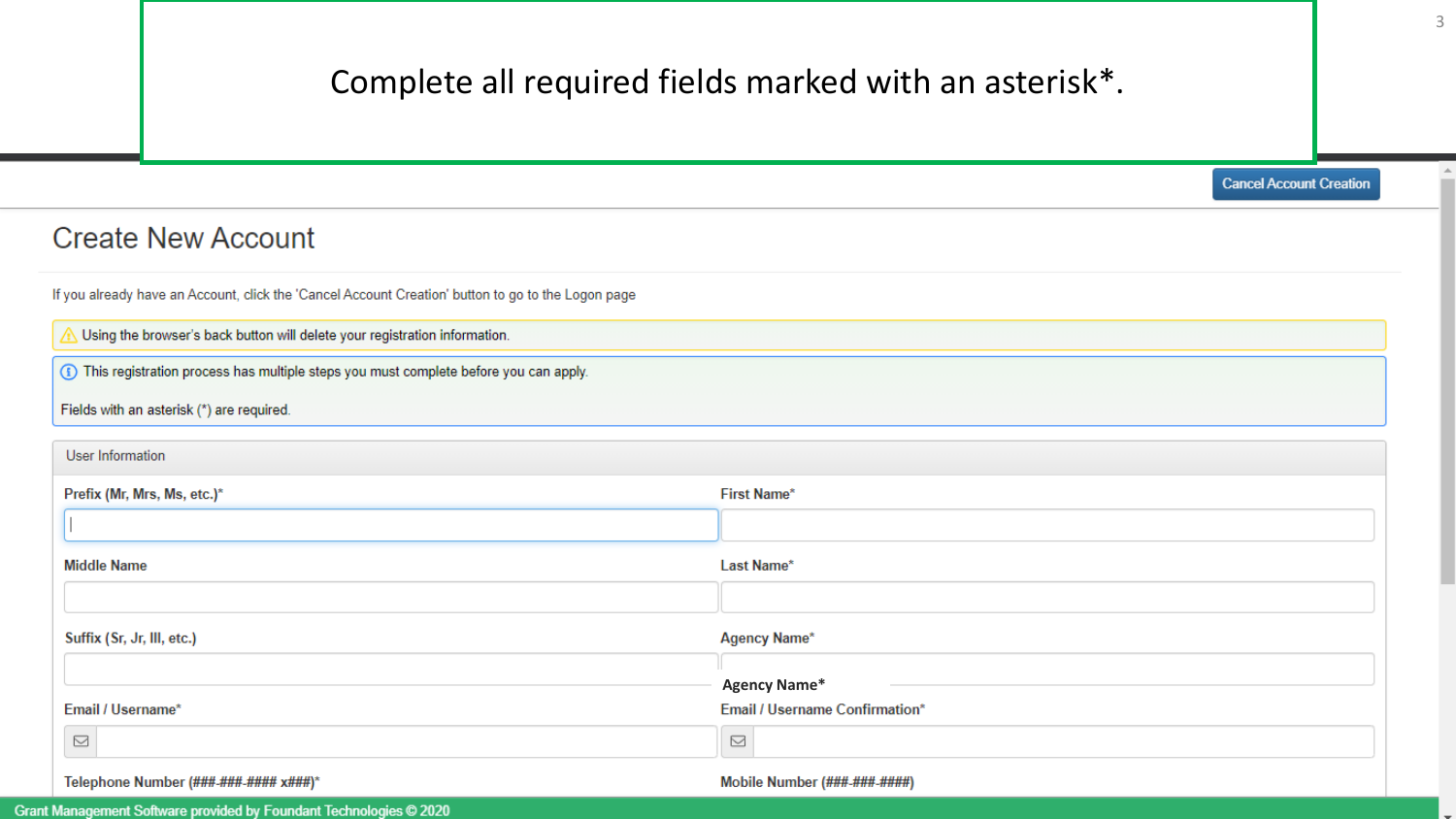## After all required fields are complete, click "Next."

**Cancel Account Creation** 

|                                       | Doe                            |
|---------------------------------------|--------------------------------|
| Suffix (Sr, Jr, III, etc.)            | <b>Agency Name*</b>            |
|                                       | Sample Agency                  |
| Email / Username*                     | Email / Username Confirmation* |
| □ johndoe@testtestemail.com           | iohndoe@testtestemail.com      |
| Telephone Number (###-###-#### x###)* | Mobile Number (###-###-####)   |
| 333-333-3333                          |                                |
| Address <sub>1</sub> *                | <b>Address 2</b>               |
| 333 Main St.                          |                                |
| City*                                 | State*                         |
| Denver                                | CO                             |
| Postal Code*                          | Country                        |
| 80217                                 |                                |
|                                       |                                |
|                                       | Next >                         |
| Password                              |                                |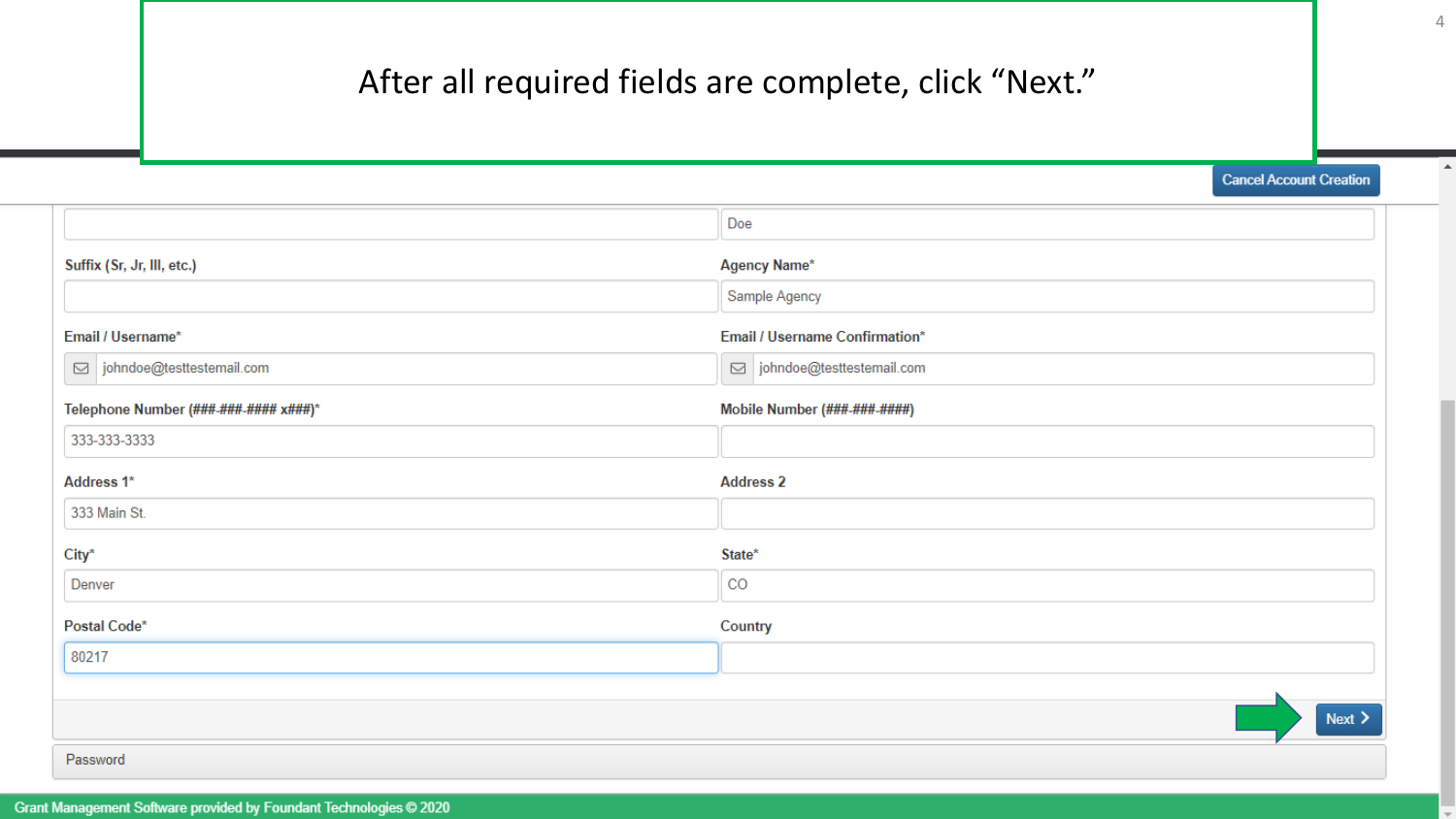## Create and confirm your password then click "Create Account."

**Cancel Account Creation** 

#### **Create New Account**

If you already have an Account, click the 'Cancel Account Creation' button to go to the Logon page

Using the browser's back button will delete your registration information.

(f) This registration process has multiple steps you must complete before you can apply.

|  |  | Fields with an asterisk (*) are required |  |  |  |
|--|--|------------------------------------------|--|--|--|
|--|--|------------------------------------------|--|--|--|

| User Information                                                                                                                                              |                       |
|---------------------------------------------------------------------------------------------------------------------------------------------------------------|-----------------------|
| Password                                                                                                                                                      |                       |
| Passwords must be at least six characters long and may contain capital or lowercase letters, numbers, or any of the following special characters: $@$ #\$%*() |                       |
| Password*                                                                                                                                                     | Confirm Password*     |
|                                                                                                                                                               |                       |
| < Previous                                                                                                                                                    | <b>Create Account</b> |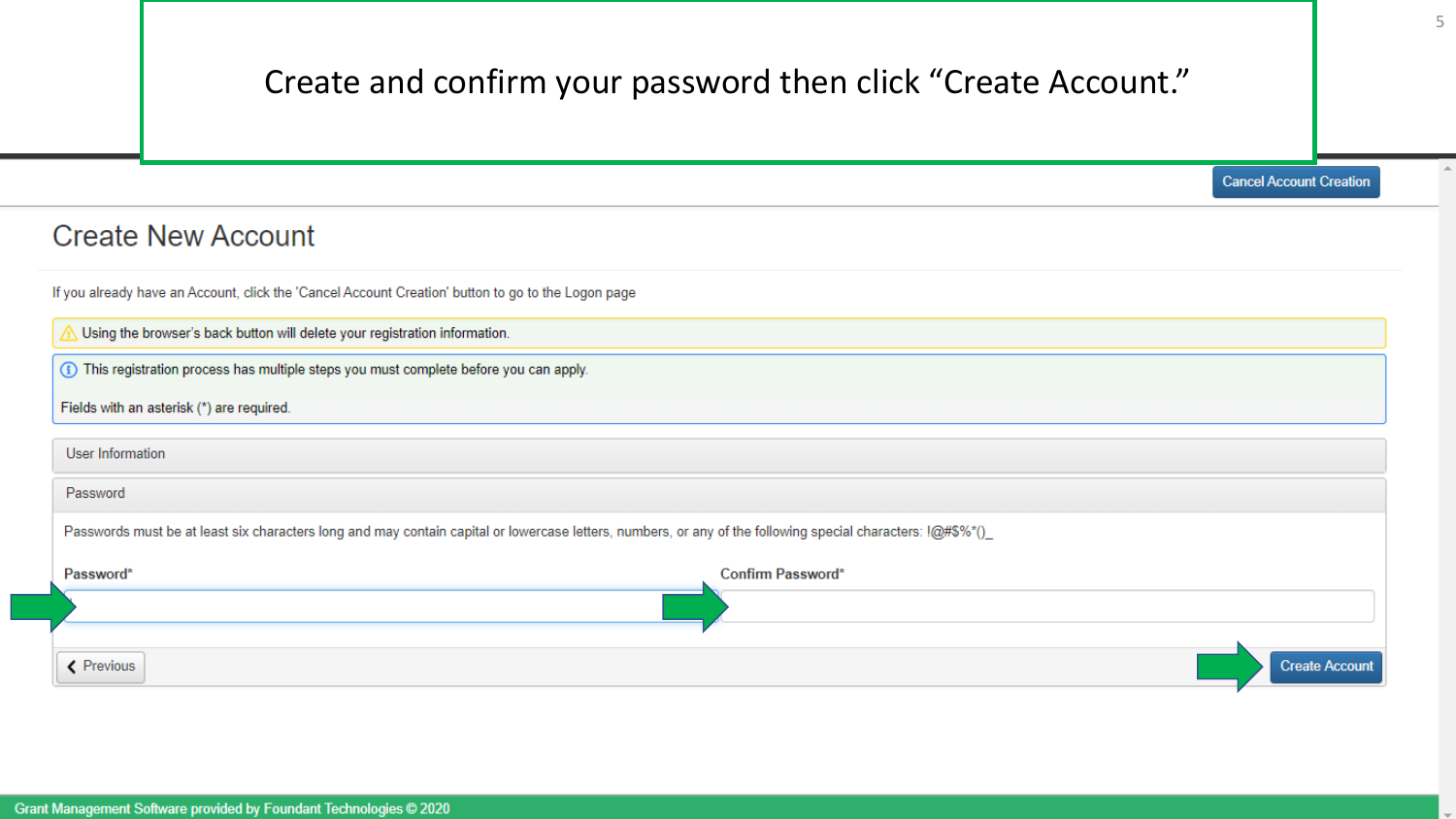A confirmation email will be sent to the email account that you registered with. Select one of the options listed, then click "Continue."

### **Email Confirmation**

(i) You will be receiving emails from this system about your request.

To ensure you receive emails from this system we have sent you an email to confirm your account was created successfully. If you do not see an email from A. V. Hunter Trust Funds for One <administrator@grantinterface.com>, your junk or spam folder.

To remove A. V. Hunter Trust Funds for One <administrator@grantinterface.com> from your spam filter, use the link below.

Click Here for a tutorial about removing email addresses from spam filters.

O I have received the email ○ Continue without checking O I have not received the email



Send Email Again

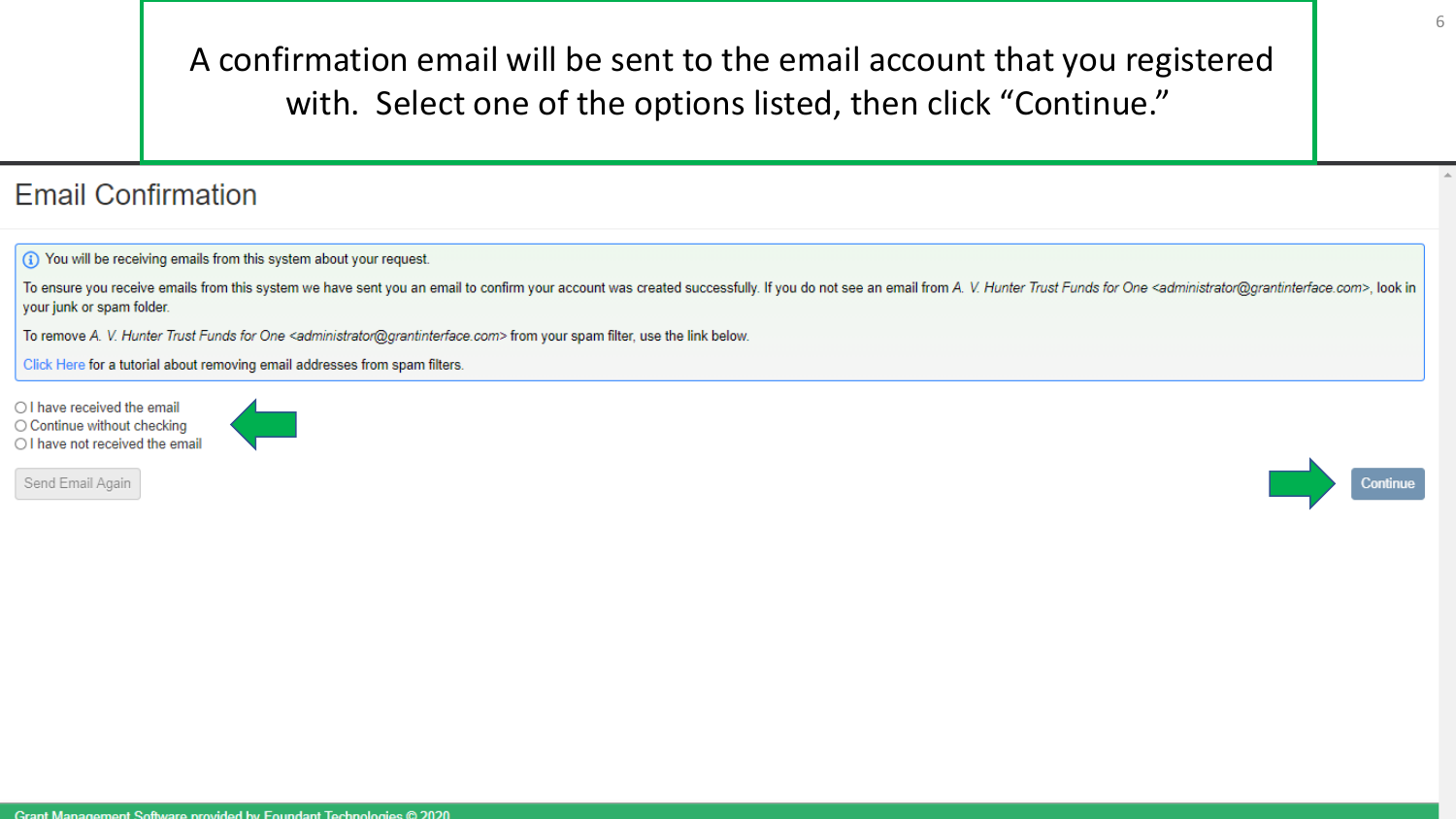Click the "Apply" link at the top of the page. From the Apply page, click the "Apply" button at right to begin the application.

| A. V. Hunter Trust - Funds For One              | John Doe-                      |
|-------------------------------------------------|--------------------------------|
| ∧<br><u>目 Apply</u><br>l圙 Fax to File<br>W      |                                |
| <b>Apply</b>                                    |                                |
| Q   Quick Search                                | $\times$                       |
| 2020 Application                                | Accepting Submissions<br>Apply |
| Send to GrantHub <b>(i)</b><br><b>O</b> Preview |                                |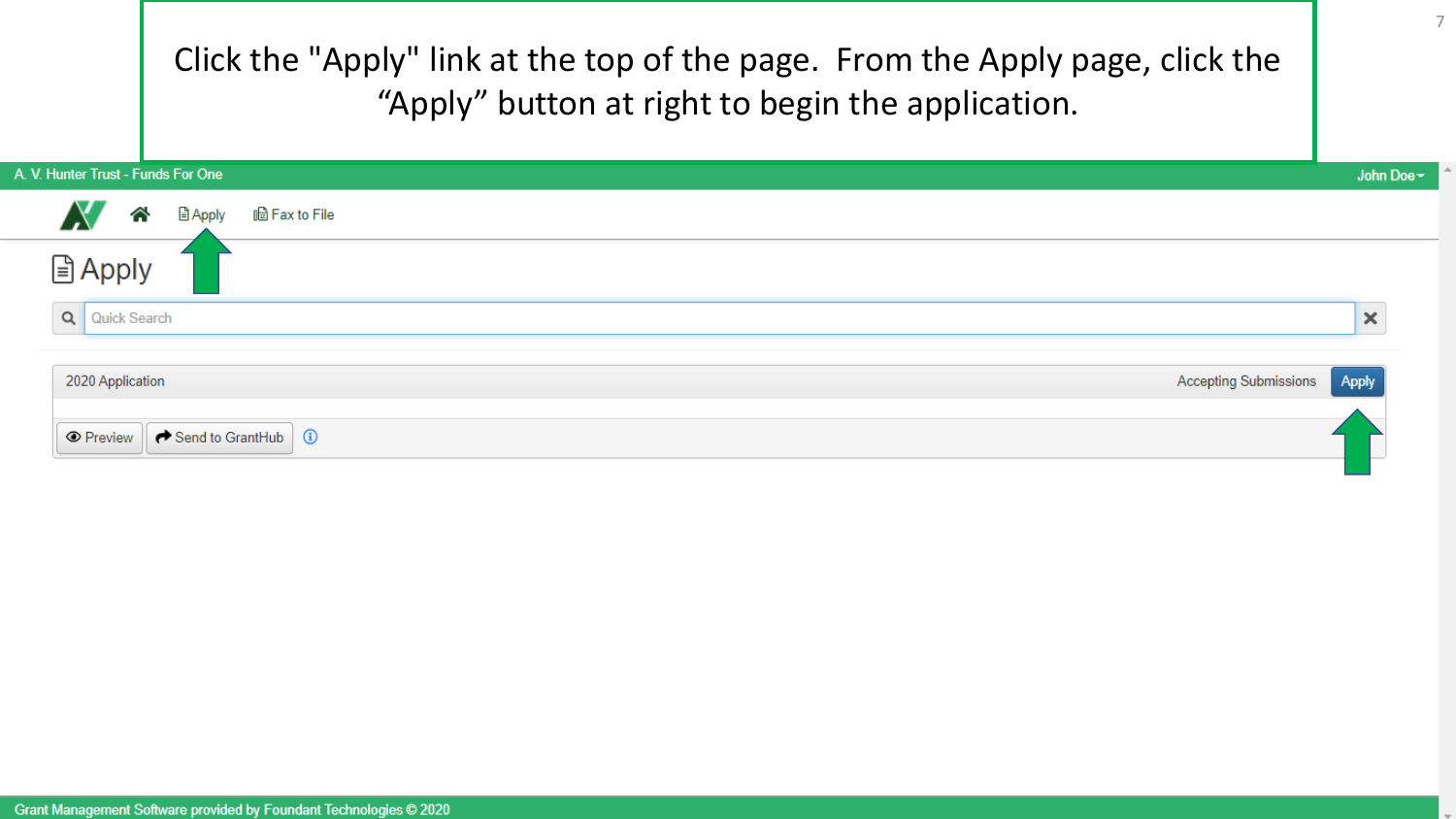| Fill out all required fields marked with an asterisk*. The system will<br>automatically save answers after they are entered.                                    | $\,8\,$                       |
|-----------------------------------------------------------------------------------------------------------------------------------------------------------------|-------------------------------|
| A. V. Hunter Trust - Funds For One                                                                                                                              | John Doe-                     |
| <b>■ Apply</b><br>lla Fax to File                                                                                                                               |                               |
| Application                                                                                                                                                     | <b>&amp;&amp; Collaborate</b> |
| Process: 2020 Application                                                                                                                                       |                               |
| Contact Info<br>Request                                                                                                                                         |                               |
| ◢<br><b>Applicant:</b><br>Mr. John Doe<br>johndoe@testtestemail.com<br>333-333-3333<br>333 Main St.                                                             |                               |
| Denver, CO 80217<br><b>Contact Email History</b>                                                                                                                |                               |
| Application                                                                                                                                                     | <b>A</b> Question List        |
| (i) Fields with an asterisk (*) are required.                                                                                                                   |                               |
| $\vee$ Eligibility Quiz                                                                                                                                         |                               |
| <b>Prior Assistance*</b><br>Has the client received assistance from the A.V. Hunter Trust Funds for One program in the past?<br>$\bigcirc$ Yes<br>$\bigcirc$ No |                               |
| Residency*<br>Grant Management Software provided by Foundant Technologies @ 2020                                                                                |                               |

П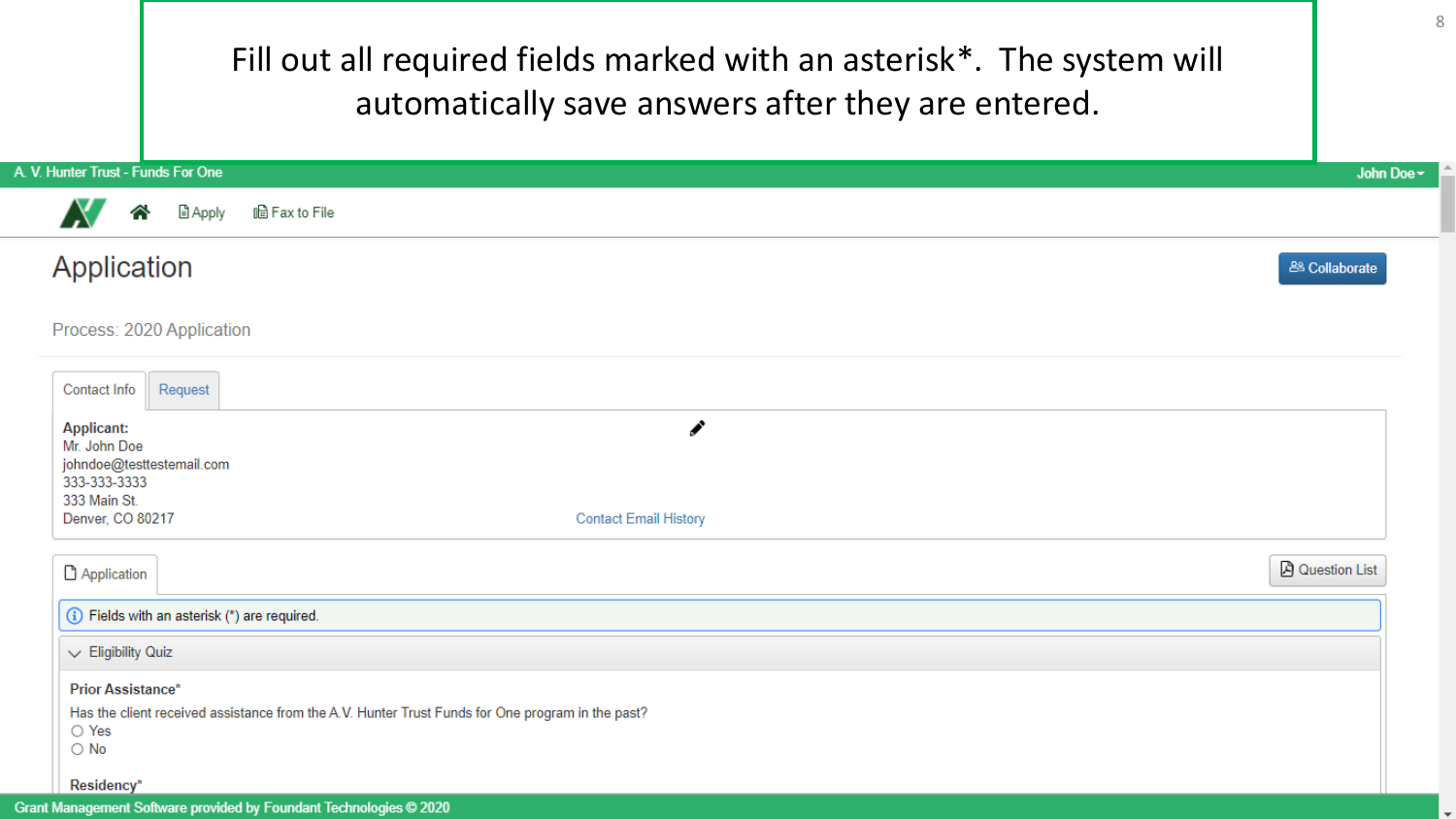If your client is NOT eligible for funding you will see a red warning message right after the Eligibility Quiz section. If they are NOT eligible, do not fill out or submit the application.

#### A. V. Hunter Trust - I



**Residency** 

Has the clie  $\bigcirc$  Yes  $\bigcirc$  No

If your client IS eligible, no message will appear, and you can continue to fill out and submit the application.

#### Substance Abuse\*

If there has been a history of alcohol or drug abuse, can the client provide proof of sobriety for the last 12 consecutive months prior to the date of the application?

◯ Yes

 $\bigcirc$  No

○ Not Applicable - the client does not have a history of alcohol or substance abuse

#### Type of assistance\*

The client may request funding toward the following:

○ Section 1: Dental procedures (Fillings, Extractions, Dentures, and Partials).

○ Section 2: Other Services (Hearing Aids, Eyeglasses, Protheses, Durable Medical Equipment, Other).

#### What is the amount of assistance requested?\*

\$

#### $\vee$  Not Eligible for Funding

Based on the answers given in the Eligibility Quiz section, your client is NOT ELIGIBLE for funding through the Funds for One Program. You can stop here. Do not click "Submit". If you have any questions or need any additional information, please email Kary Cramer at karycramer@avhuntertrust.org.

#### $\vee$  Client Information

**First Name\*** 

John Doe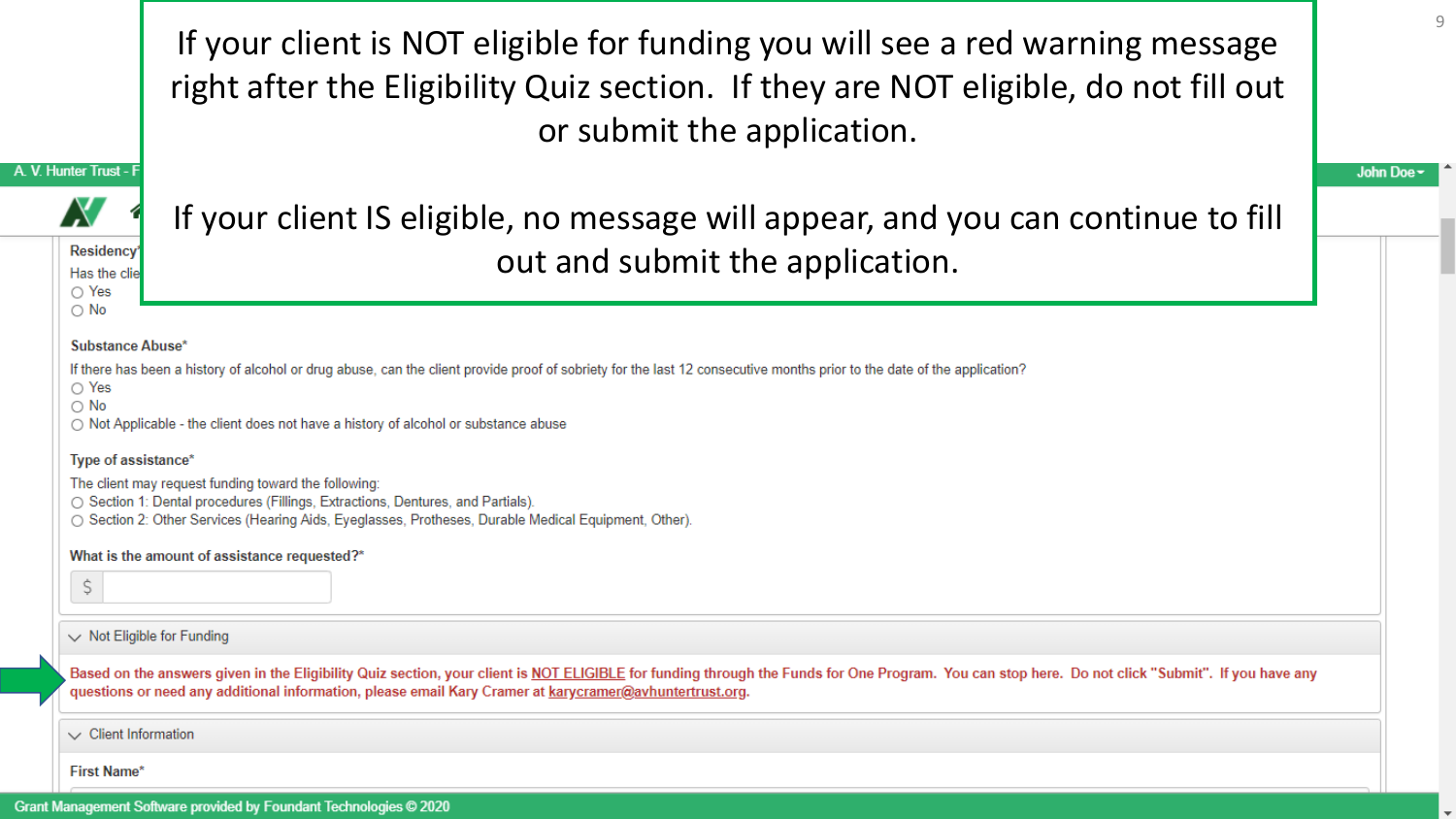## When the application is complete, scroll to the bottom of the page and click "Submit Application."

| ᆯ Apply<br>lla Fax to File<br>ಣ<br><u>me case manager and relemny agency agree to delend, muemmy, and not ule A.v. munter must namiless nomi any and air damis, disputes, nabilities or causes or action ansing out or the agreement to provide</u><br>assistance, or the providing of assistance, or arising out of services and goods sold or provided to recipients of assistance through the A.V. Hunter Trust, Inc.<br>John Doe<br>Case Manager Signature*<br>By signing below, I confirm that I have verified the information included in this application to the best of my ability and do not have any reason to doubt the validity of the information provided.<br>John Doe |
|--------------------------------------------------------------------------------------------------------------------------------------------------------------------------------------------------------------------------------------------------------------------------------------------------------------------------------------------------------------------------------------------------------------------------------------------------------------------------------------------------------------------------------------------------------------------------------------------------------------------------------------------------------------------------------------|
|                                                                                                                                                                                                                                                                                                                                                                                                                                                                                                                                                                                                                                                                                      |
|                                                                                                                                                                                                                                                                                                                                                                                                                                                                                                                                                                                                                                                                                      |
|                                                                                                                                                                                                                                                                                                                                                                                                                                                                                                                                                                                                                                                                                      |
|                                                                                                                                                                                                                                                                                                                                                                                                                                                                                                                                                                                                                                                                                      |
|                                                                                                                                                                                                                                                                                                                                                                                                                                                                                                                                                                                                                                                                                      |
|                                                                                                                                                                                                                                                                                                                                                                                                                                                                                                                                                                                                                                                                                      |
| $\vee$ Official Use Only - DO NOT FILL OUT THIS SECTION                                                                                                                                                                                                                                                                                                                                                                                                                                                                                                                                                                                                                              |
| <b>Date of Authorization</b>                                                                                                                                                                                                                                                                                                                                                                                                                                                                                                                                                                                                                                                         |
| 首                                                                                                                                                                                                                                                                                                                                                                                                                                                                                                                                                                                                                                                                                    |
| <b>Award Expiration Date</b>                                                                                                                                                                                                                                                                                                                                                                                                                                                                                                                                                                                                                                                         |
| Ö                                                                                                                                                                                                                                                                                                                                                                                                                                                                                                                                                                                                                                                                                    |
| <b>Services/Equipment Approved</b>                                                                                                                                                                                                                                                                                                                                                                                                                                                                                                                                                                                                                                                   |
|                                                                                                                                                                                                                                                                                                                                                                                                                                                                                                                                                                                                                                                                                      |
| <b>Award Amount</b>                                                                                                                                                                                                                                                                                                                                                                                                                                                                                                                                                                                                                                                                  |
| \$                                                                                                                                                                                                                                                                                                                                                                                                                                                                                                                                                                                                                                                                                   |
| Abandon Request<br><b>Submit Application</b><br>Save Application                                                                                                                                                                                                                                                                                                                                                                                                                                                                                                                                                                                                                     |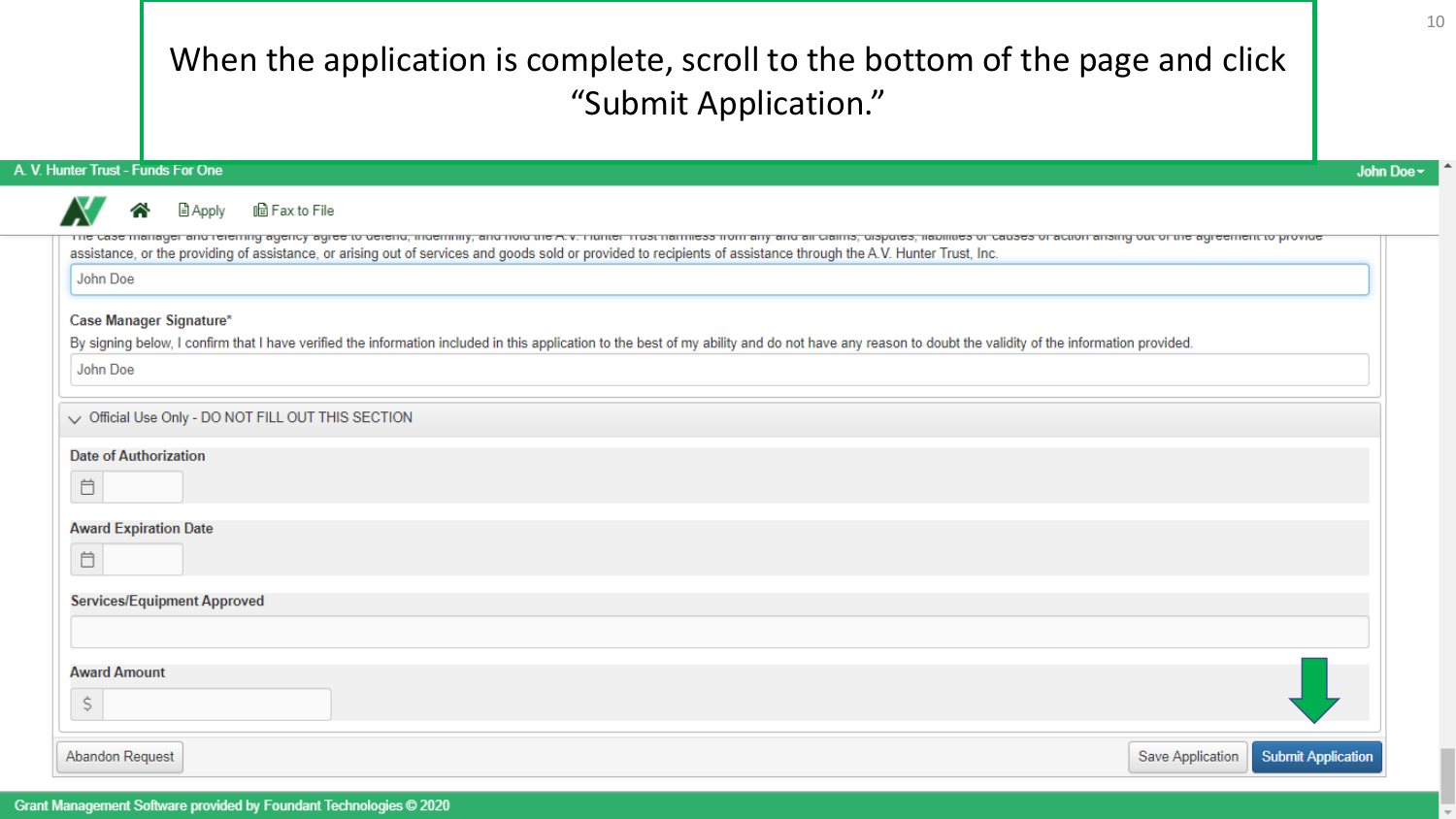After the application has been submitted, you will receive a confirmation email from the following email address: A.V. Hunter Trust <administrator@grantinterface.com>

| Email Preview 1 |                                                                                                                                                                                                                  |  |
|-----------------|------------------------------------------------------------------------------------------------------------------------------------------------------------------------------------------------------------------|--|
| To<br>Subject   | preview@example.org<br>Application Received - Funds for One Program                                                                                                                                              |  |
|                 | AV A.V. Hunter Trust, Inc.                                                                                                                                                                                       |  |
|                 | <b>S</b> Funds for One                                                                                                                                                                                           |  |
|                 | www.avhuntertrust.org/overview                                                                                                                                                                                   |  |
|                 | <b>Application Received</b>                                                                                                                                                                                      |  |
|                 | The A.V. Hunter Trust is pleased to acknowledge the receipt of the application you submitted<br>09/23/2020 on behalf of your client. Thank you for serving as an advocate for this individual.                   |  |
|                 | The application will now be reviewed. You will be contacted if there are any questions about the<br>information submitted.                                                                                       |  |
|                 | You will be notified when a decision has been reached. Please do not call the office to check on the<br>status of an application. This simply slows the process and no additional information will be available. |  |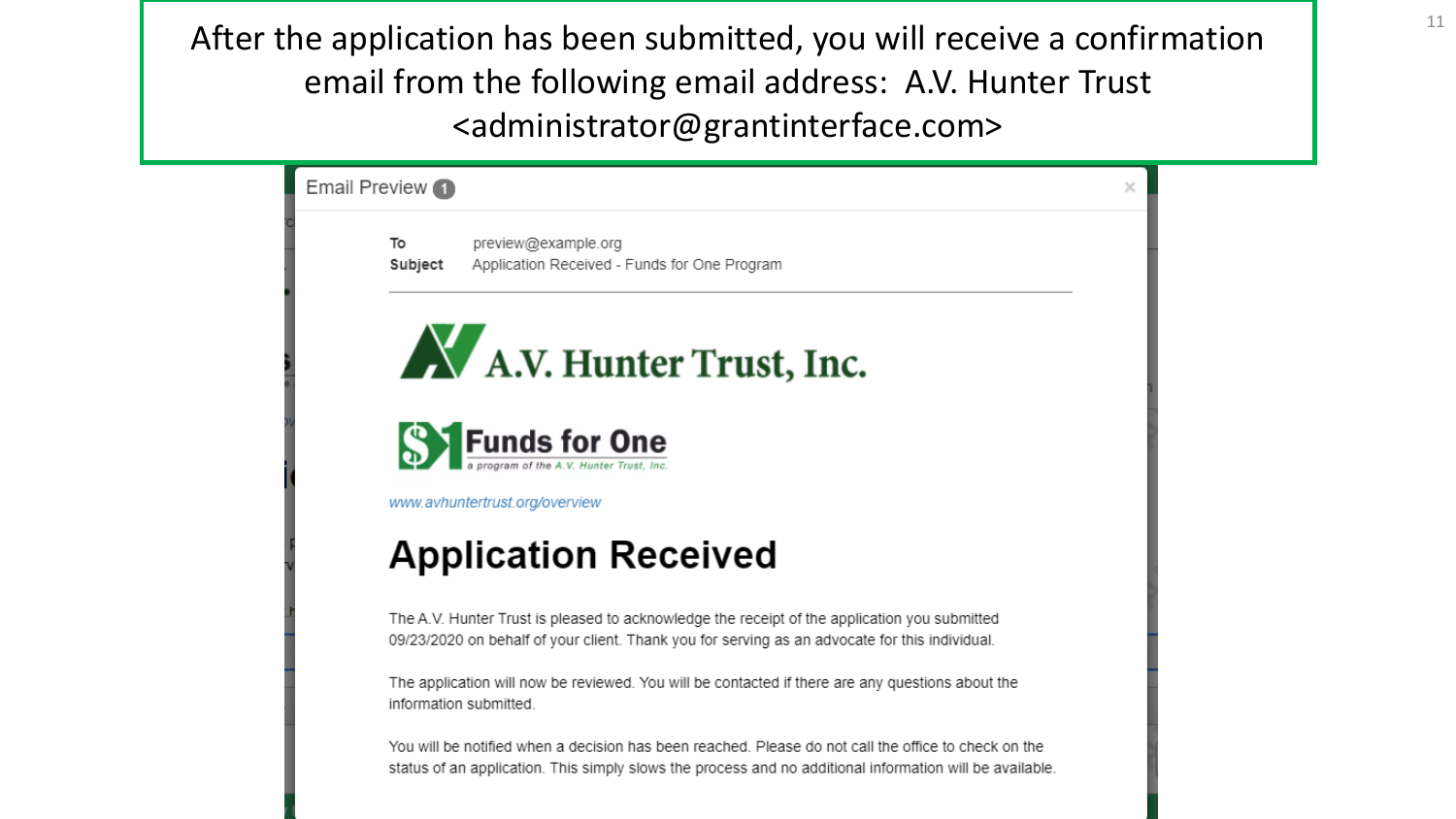After the application has been reviewed, you will receive an email confirming that the application has been approved or denied. The email will reference a Case Number and prompt you to log into your account to view the decision

details.



Please make sure that your client understands the following:

- . The details of the award, including the date that the award will expire.
- . All Services/Equipment listed in the award details must be completed/delivered for the Vendor to receive the full Award Amount.
- Any changes to the original treatment plan or estimate will require prior approval by the A.V. Hunter Trust. Upon re-evaluation, the Award Amount may be reduced.
- . These funds may not be applied to any services rendered or equipment ordered prior to the Date of Authorization listed in the award details.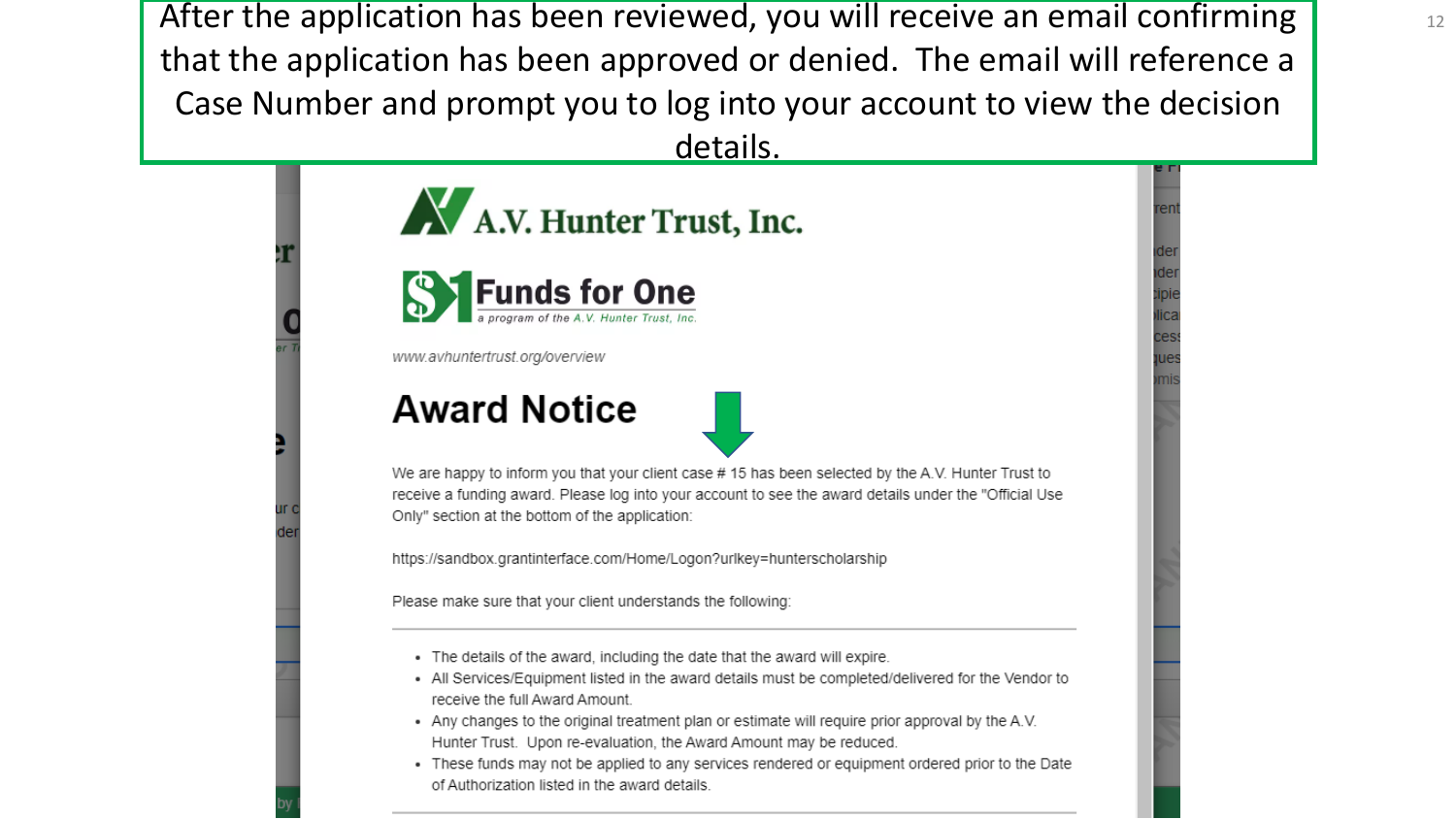When you log into your account, your Dashboard page will show you all of the applications that you have submitted. You can also click the "Apply" link at the top of the page to submit a new application.

| A. V. Hunter Trust - Funds For One                                                                                                                 | John Doe- |
|----------------------------------------------------------------------------------------------------------------------------------------------------|-----------|
| ∧<br>目Apply<br>to File                                                                                                                             |           |
| <b>Applicant Dashboard</b>                                                                                                                         |           |
| <b>Applicant:</b><br>Mr. John Doe<br>johndoe@testtestemail.com<br>333-333-3333<br>333 Main St.<br>Denver, CO 80217<br><b>Contact Email History</b> |           |
| Historical Requests (0)<br>Active Requests (1)                                                                                                     |           |
| $\sqrt{415}$ - Jane Smith                                                                                                                          |           |
| Process: 2020 Application<br>Application<br>10/07/2020<br><b>View Application</b><br>Submitted<br>Decision<br>Undecided                            |           |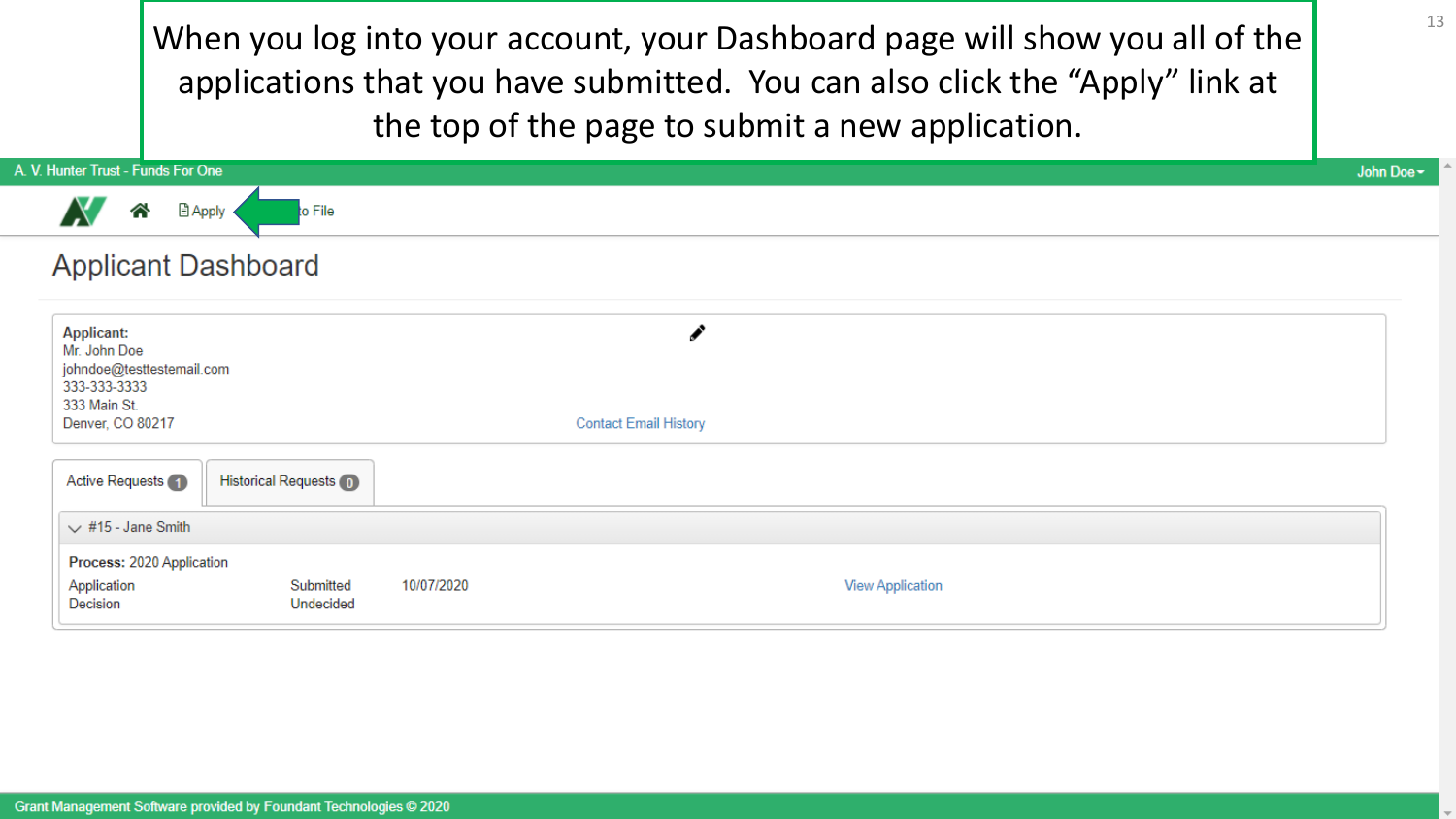|                                                                                                                    |                              |            | If an application has been reviewed, it will then show the Client's name along<br>with the Case Number. | 14        |
|--------------------------------------------------------------------------------------------------------------------|------------------------------|------------|---------------------------------------------------------------------------------------------------------|-----------|
| V. Hunter Trust - Funds For One                                                                                    |                              |            |                                                                                                         | John Doe- |
| 目Apply                                                                                                             | lla Fax to File              |            |                                                                                                         |           |
| <b>Applicant Dashboard</b>                                                                                         |                              |            |                                                                                                         |           |
| <b>Applicant:</b><br>Mr. John Doe<br>johndoe@testtestemail.com<br>333-333-3333<br>333 Main St.<br>Denver, CO 80217 |                              |            | v<br><b>Contact Email History</b>                                                                       |           |
| Active Requests (1)                                                                                                | <b>Historical Requests</b> 0 |            |                                                                                                         |           |
| $\vee$ #15 - Jane Smith                                                                                            |                              |            |                                                                                                         |           |
| Process: 2020 Application                                                                                          |                              |            |                                                                                                         |           |
| Application<br>Decision                                                                                            | Submitted<br>Undecided       | 10/07/2020 | <b>View Application</b>                                                                                 |           |

ш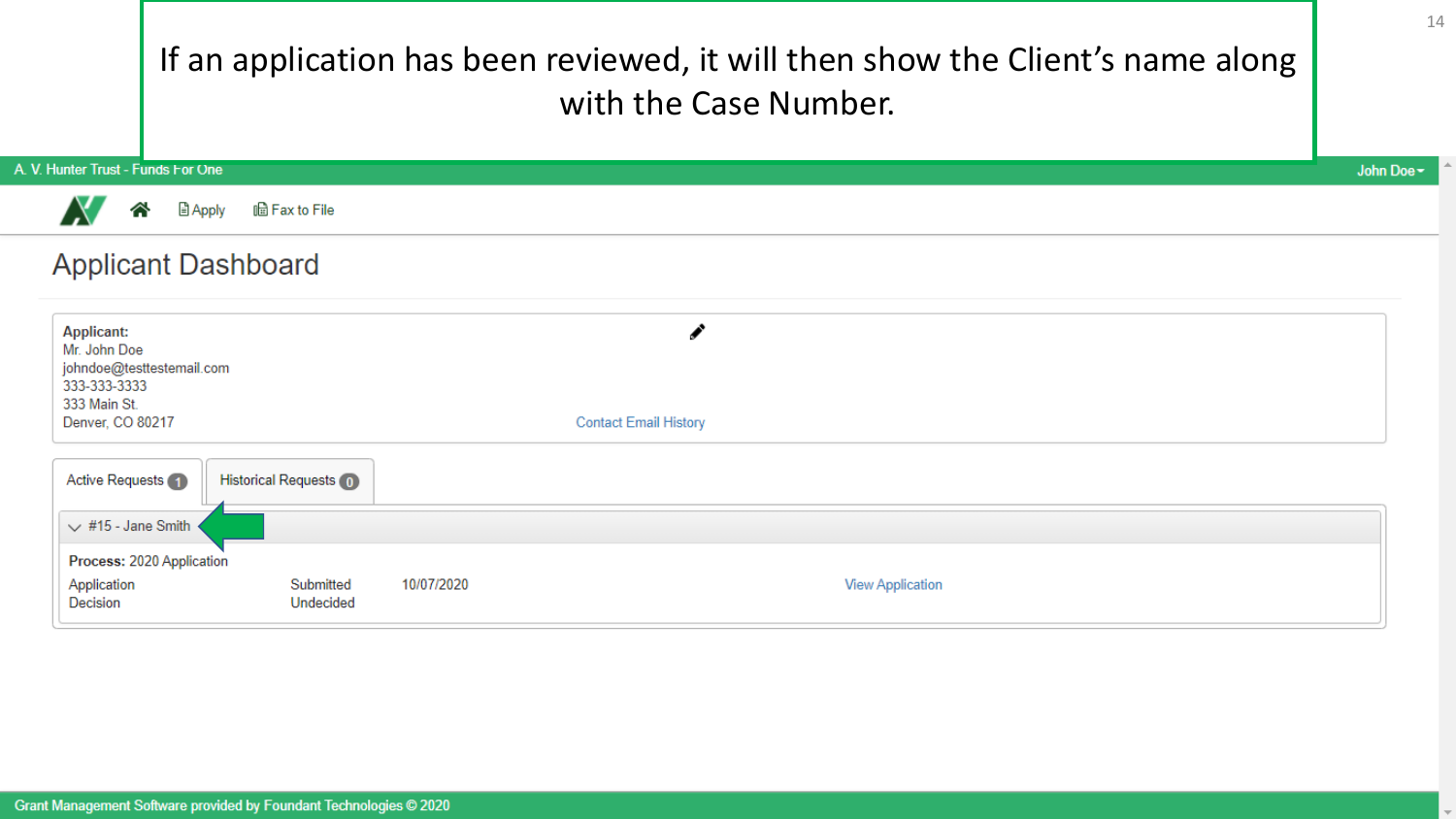|                                                                                                                    |                                |            | To view the application details, click on "View Application." | 15        |
|--------------------------------------------------------------------------------------------------------------------|--------------------------------|------------|---------------------------------------------------------------|-----------|
| V. Hunter Trust - Funds For One                                                                                    |                                |            |                                                               | John Doe- |
| <u>目 Apply</u>                                                                                                     | lla Fax to File                |            |                                                               |           |
| <b>Applicant Dashboard</b>                                                                                         |                                |            |                                                               |           |
| <b>Applicant:</b><br>Mr. John Doe<br>johndoe@testtestemail.com<br>333-333-3333<br>333 Main St.<br>Denver, CO 80217 |                                |            | ◢<br><b>Contact Email History</b>                             |           |
| Active Requests (1)                                                                                                | <b>Historical Requests (0)</b> |            |                                                               |           |
| $\vee$ #15 - Jane Smith                                                                                            |                                |            |                                                               |           |
| Process: 2020 Application<br>Application<br>Decision                                                               | Submitted<br>Undecided         | 10/07/2020 | <b>View Application</b>                                       |           |